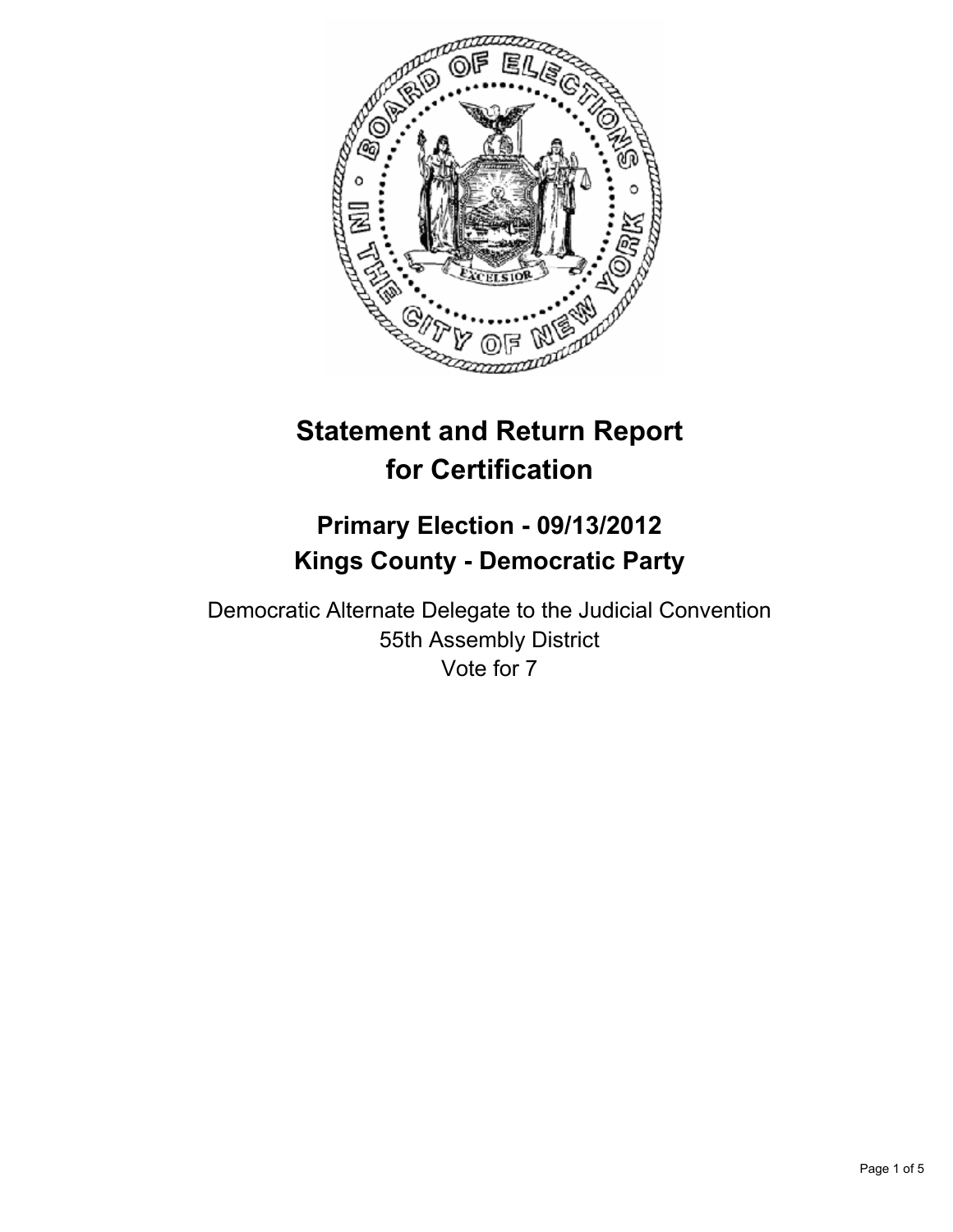

#### **Assembly District 55**

| PUBLIC COUNTER                                           | 4,347                   |
|----------------------------------------------------------|-------------------------|
| <b>EMERGENCY</b>                                         | 0                       |
| ABSENTEE/MILITARY                                        | 99                      |
| <b>FEDERAL</b>                                           | 0                       |
| <b>SPECIAL PRESIDENTIAL</b>                              | 0                       |
| <b>AFFIDAVIT</b>                                         | 145                     |
| <b>Total Ballots</b>                                     | 4,591                   |
| Less - Inapplicable Federal/Special Presidential Ballots | 0                       |
| <b>Total Applicable Ballots</b>                          | 4,591                   |
| <b>GABRIEL MCQUEEN</b>                                   | 729                     |
| <b>KAY D. JACKSON</b>                                    | 601                     |
| <b>MARY MILLER</b>                                       | 856                     |
| <b>DOUGLAS WILLIAMS</b>                                  | 767                     |
| <b>STEPHEN FELTON</b>                                    | 412                     |
| <b>DERRICK HOWARD</b>                                    | 589                     |
| <b>YVETTE BARKER</b>                                     | 847                     |
| <b>NEACY LILLY</b>                                       | 348                     |
| <b>SARAH RATCLIFF</b>                                    | 434                     |
| OLGA LOPEZ                                               | 710                     |
| <b>BARNEY WASHINGTON</b>                                 | 498                     |
| <b>IRENE D. CUMMINGS</b>                                 | 551                     |
| <b>THEARSA HOWARD</b>                                    | 626                     |
| <b>DOLLY VANDECRUISE</b>                                 | 163                     |
| DANIEL R. MILLER                                         | 626                     |
| <b>LISA WILLIAMS</b>                                     | 830                     |
| DEBRA D. GRAY                                            | 551                     |
| <b>MARIN LAMIN</b>                                       | 252                     |
| NATHANIEL STRICKLAND                                     | 349                     |
| <b>PATRICIA ORR</b>                                      | 432                     |
| <b>WILLIAM BOYD</b>                                      | 1,119                   |
| ROOSEVELT YON                                            | 249                     |
| ISAAC CALDWELL                                           | 348                     |
| <b>JOSEPHINE MCKIE</b>                                   | 329                     |
| ANNELLA JOHNSON                                          | 440                     |
| <b>IRMA BROWN LEE</b>                                    | 286                     |
| DANEL RAMSEY (WRITE-IN)                                  | 1                       |
| HEGDALIA YEGA (WRITE-IN)                                 | 1                       |
| HENRY ALSTON (WRITE-IN)                                  | 1                       |
| <b>INEZ BARRON (WRITE-IN)</b>                            | 1                       |
| JEAN HOLDEN (WRITE-IN)                                   | 1                       |
| JOAN HOLDER (WRITE-IN)                                   | 1                       |
| KASEEM EDWARDS (WRITE-IN)                                | 2                       |
| MIGDALIA VEGA (WRITE-IN)                                 | 1                       |
| NICKI LUCAS (WRITE-IN)                                   | $\overline{\mathbf{c}}$ |
| PATRICIA CRAIGWELL (WRITE-IN)                            | 1                       |
| QUENTIN FARRIS (WRITE-IN)                                | 1                       |
|                                                          |                         |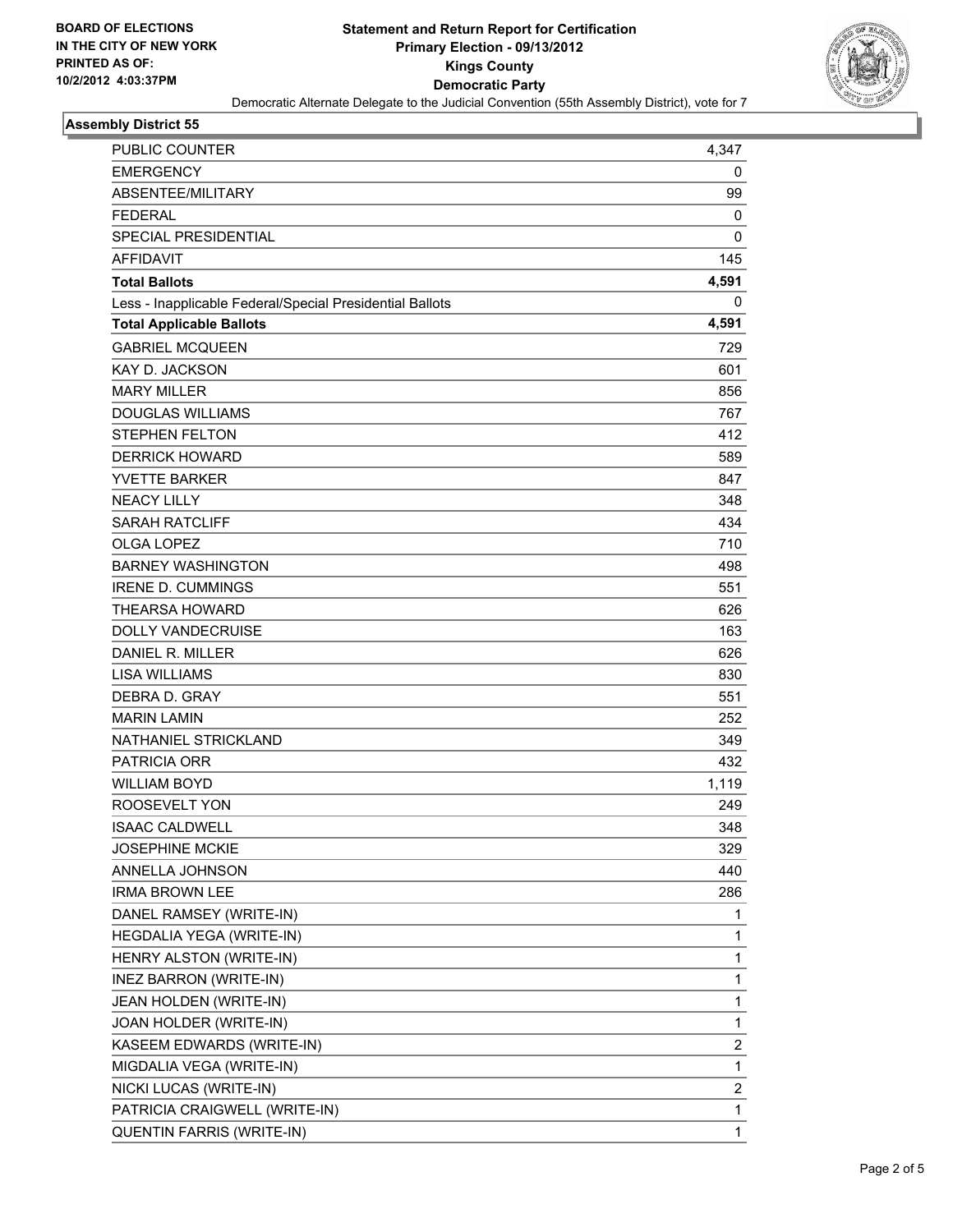

## **Assembly District 55**

| RODNEY CROSS (WRITE-IN)            | 2      |
|------------------------------------|--------|
| SELEA BENITEZ (WRITE-IN)           |        |
| STEPHEN JHONSON (WRITE-IN)         |        |
| STEPHEN JOHNSON (WRITE-IN)         |        |
| STEVEN CHAMBERS (WRITE-IN)         | 2      |
| STEVEN CHIODOENS (WRITE-IN)        |        |
| UNATTRIBUTABLE WRITE-IN (WRITE-IN) | 138    |
| <b>VIOLETE YOUNG (WRITE-IN)</b>    | 2      |
| <b>Total Votes</b>                 | 14,103 |
| Unrecorded                         | 18.034 |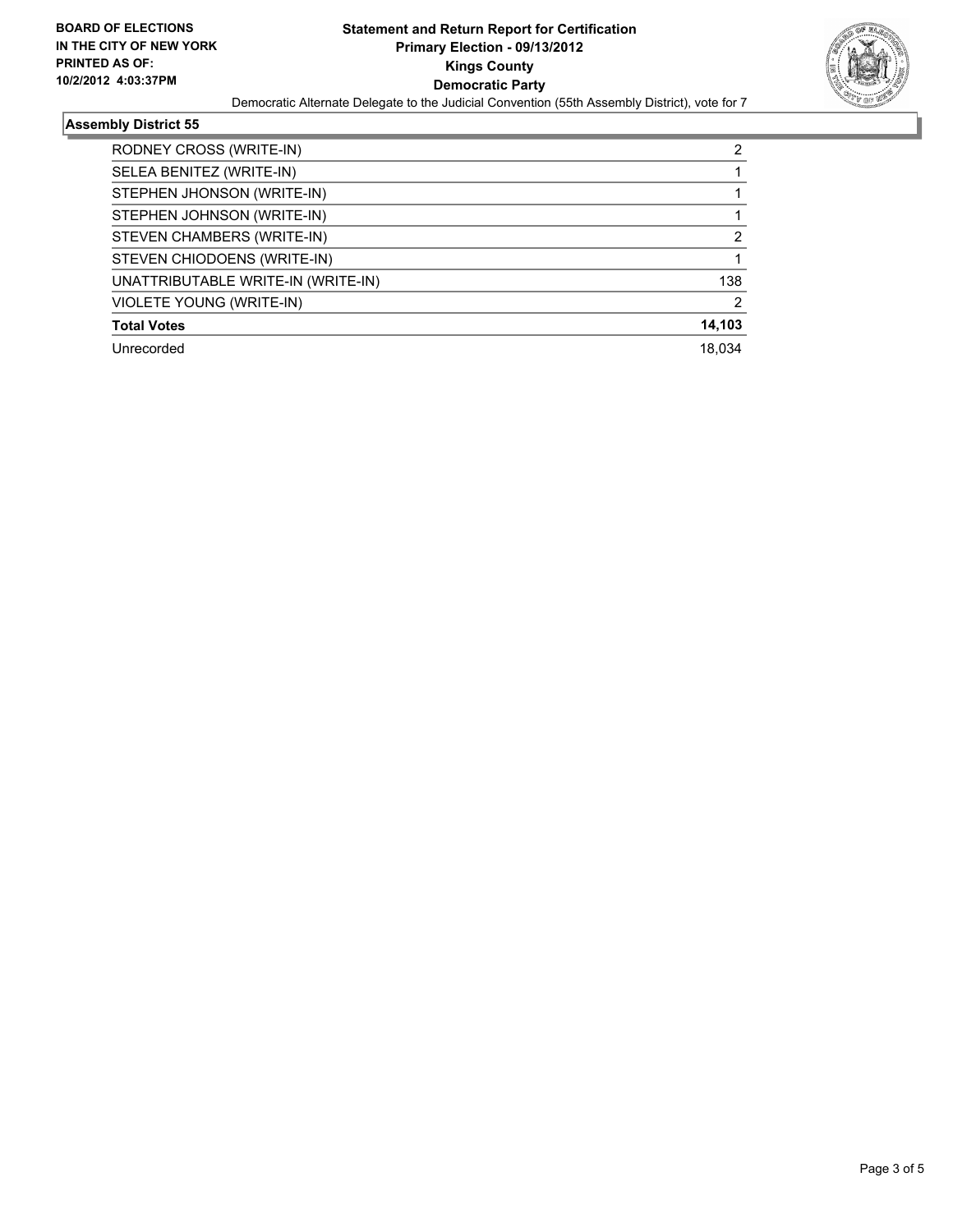### **Statement and Return Report for Certification Primary Election - 09/13/2012 Kings County Democratic Party** Democratic Alternate Delegate to the Judicial Convention (55th Assembly District), vote for 7



#### **Total for Democratic Alternate Delegate to the Judicial Convention (55th Assembly District) - Kings County**

| PUBLIC COUNTER                                           | 4,347          |
|----------------------------------------------------------|----------------|
| <b>EMERGENCY</b>                                         | 0              |
| ABSENTEE/MILITARY                                        | 99             |
| <b>FEDERAL</b>                                           | 0              |
| <b>SPECIAL PRESIDENTIAL</b>                              | 0              |
| <b>AFFIDAVIT</b>                                         | 145            |
| <b>Total Ballots</b>                                     | 4,591          |
| Less - Inapplicable Federal/Special Presidential Ballots | 0              |
| <b>Total Applicable Ballots</b>                          | 4,591          |
| <b>GABRIEL MCQUEEN</b>                                   | 729            |
| <b>KAY D. JACKSON</b>                                    | 601            |
| <b>MARY MILLER</b>                                       | 856            |
| <b>DOUGLAS WILLIAMS</b>                                  | 767            |
| <b>STEPHEN FELTON</b>                                    | 412            |
| <b>DERRICK HOWARD</b>                                    | 589            |
| <b>YVETTE BARKER</b>                                     | 847            |
| <b>NEACY LILLY</b>                                       | 348            |
| <b>SARAH RATCLIFF</b>                                    | 434            |
| <b>OLGA LOPEZ</b>                                        | 710            |
| <b>BARNEY WASHINGTON</b>                                 | 498            |
| <b>IRENE D. CUMMINGS</b>                                 | 551            |
| <b>THEARSA HOWARD</b>                                    | 626            |
| <b>DOLLY VANDECRUISE</b>                                 | 163            |
| DANIEL R. MILLER                                         | 626            |
| <b>LISA WILLIAMS</b>                                     | 830            |
| DEBRA D. GRAY                                            | 551            |
| <b>MARIN LAMIN</b>                                       | 252            |
| NATHANIEL STRICKLAND                                     | 349            |
| <b>PATRICIA ORR</b>                                      | 432            |
| <b>WILLIAM BOYD</b>                                      | 1,119          |
| ROOSEVELT YON                                            | 249            |
| <b>ISAAC CALDWELL</b>                                    | 348            |
| <b>JOSEPHINE MCKIE</b>                                   | 329            |
| ANNELLA JOHNSON                                          | 440            |
| <b>IRMA BROWN LEE</b>                                    | 286            |
| DANEL RAMSEY (WRITE-IN)                                  | 1              |
| HEGDALIA YEGA (WRITE-IN)                                 | 1              |
| HENRY ALSTON (WRITE-IN)                                  | 1              |
| INEZ BARRON (WRITE-IN)                                   | 1              |
| JEAN HOLDEN (WRITE-IN)                                   | $\mathbf 1$    |
| JOAN HOLDER (WRITE-IN)                                   | 1              |
| KASEEM EDWARDS (WRITE-IN)                                | $\overline{a}$ |
| MIGDALIA VEGA (WRITE-IN)                                 | 1              |
| NICKI LUCAS (WRITE-IN)                                   | 2              |
| PATRICIA CRAIGWELL (WRITE-IN)                            | 1              |
| QUENTIN FARRIS (WRITE-IN)                                | $\mathbf{1}$   |
|                                                          |                |